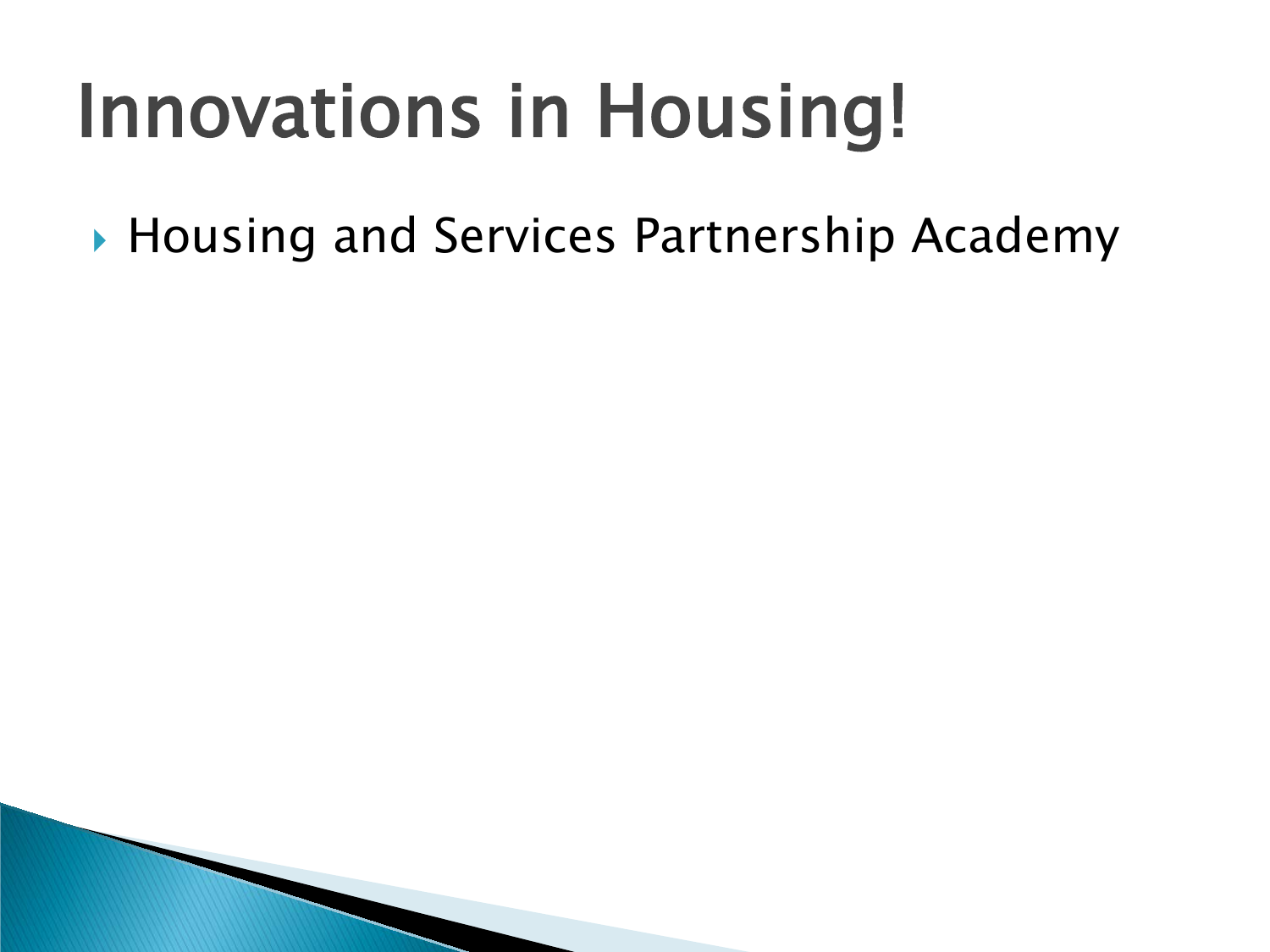# Welcome and Introduction

▶ New Braunfels Community Resources -Nadine Mardock

▶ Community for Permanent Supported Housing – Robin LeoGrande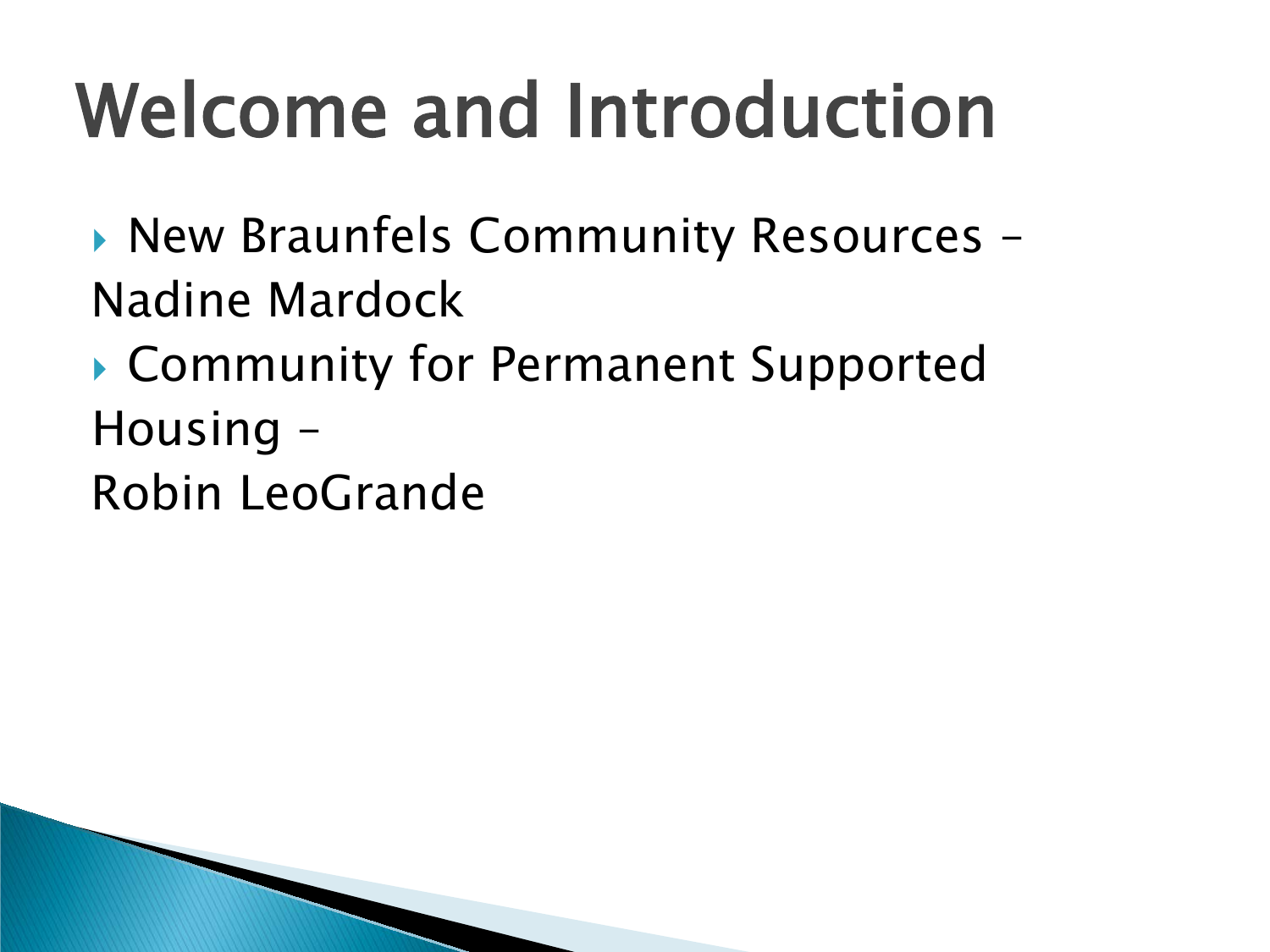## **New Braunfels Housing Authority Tenant-Based Rental Assistance** TBRA Reservation System Program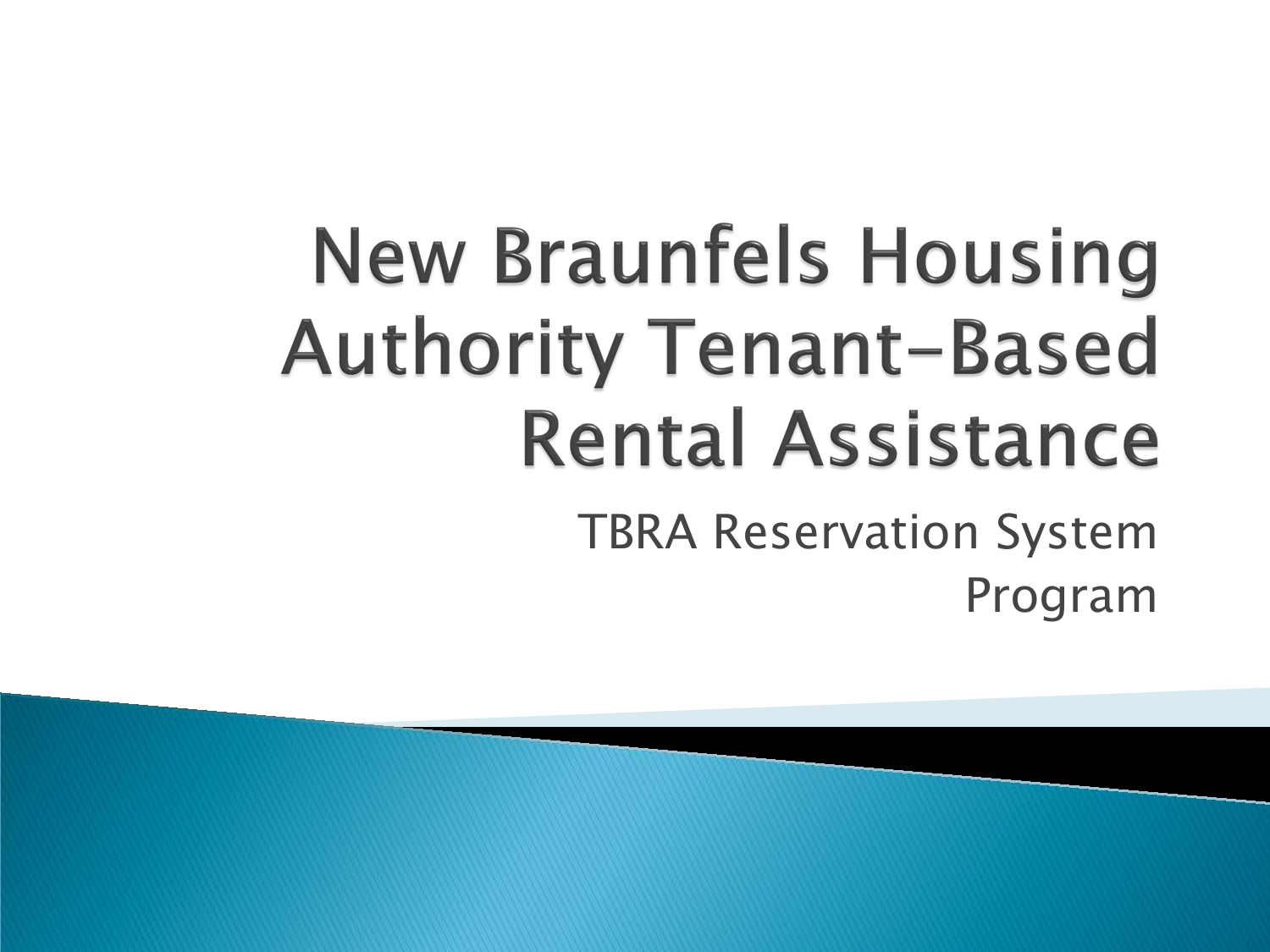## NEED

- □ New Braunfels is in Comal County which is one of the fastest growing counties in the country.
- □ Housing is at the forefront of the issues facing the community.
- □ The NB Housing Authority is faced with the following issues:
	- **E** Limited funds and cuts in HUD funding to existing programs.
	- Privately owned and NBHA HUD funded units of 540 and 292 housing vouchers for a total of 832 units of federally assisted housing.
	- No homeless shelter, no transitional facility, 50 bed crisis/violence shelter
	- No group homes in Comal County.

**The Common Seconds** 

- **Housing Authority is the only agency with short and long term housing** for low-income, elderly, disabled and homeless population.
- **Increase in disabled population needing housing.**
- High turn-back rate of issued vouchers because clients did not possess the funds to pay deposits up-front.
- No existing agency helped with deposits, federal, state, or local ( except TBRA program from TDHCA)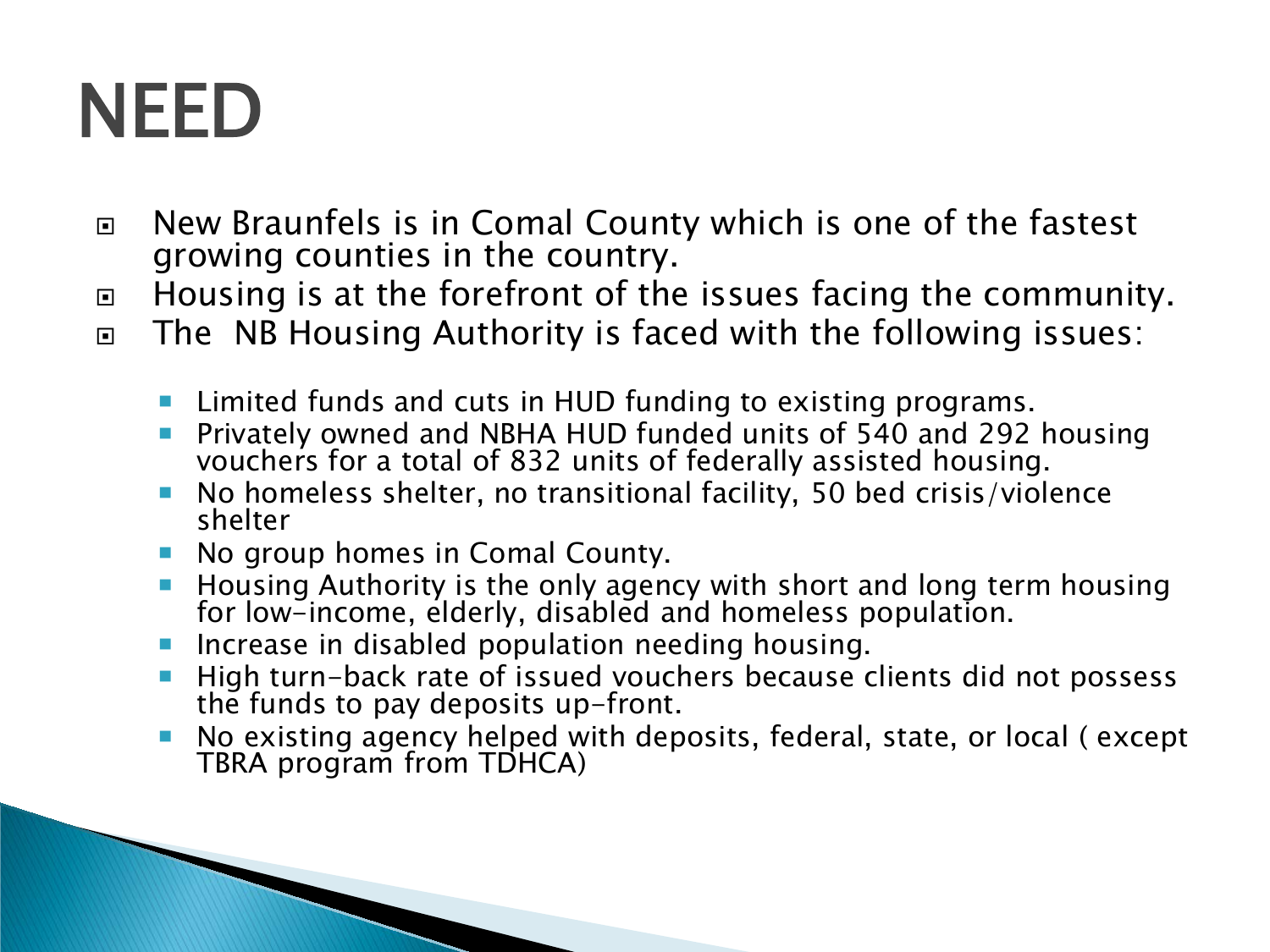## PARTNERS

**The Common Seconds** 

- In 1994 NBHA formed a 501 c 3 non-profit affordable housing corporation which presently owns 65 privately financed rental units. This forms a privately generated financial foundation NBHA utilizes as seed funds and start-up funds<br>for new programs. (We partner with ourselves)
- The non-profit is known as New Braunfels Community Resources, Inc. It has administered a down payment and closing cost assistance grant from TDHCA, 203(k) housing rehabilitation, flipping HUD homes, ESGP grant for one-time dating Medicare Part D, created a fund for security and utility deposit loans (SUDAP) raised from the private sector, churches, voucher program landlords, the Board of Realtors, the City of New Braunfels, our bank, clubs and civic organizations. We leave no stone unturned when we are looking for funding.
- □ We are very interested in tapping into the un-tapped financial and other resources from churches. Churches are a great source of donations; financial, clothes, appliances, furniture, and people who are motivated to help others. We in turn have donated our SUDAP and prescription program to a church and another organization to administer for the community.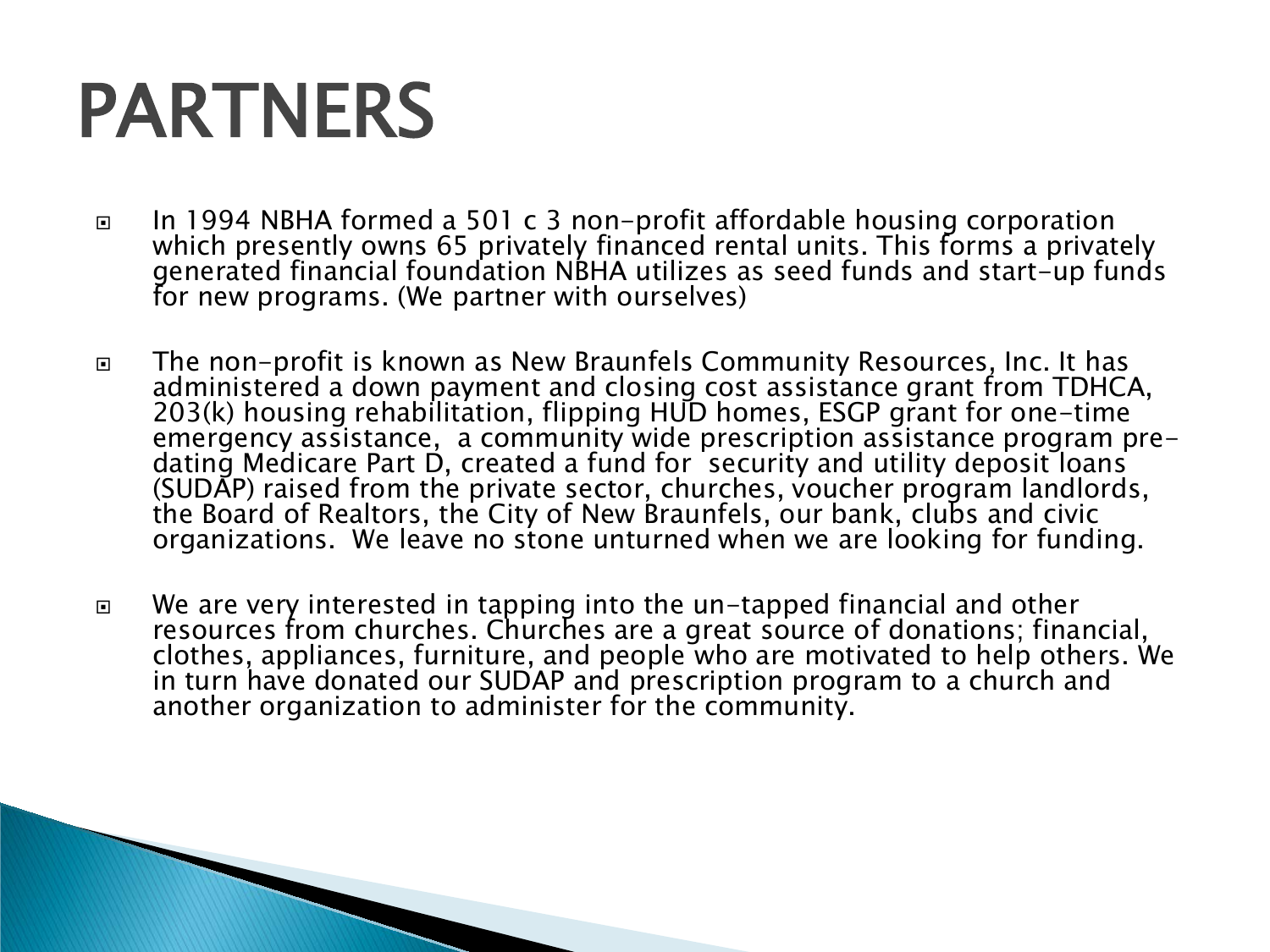## TBRA FUNDING HISTORY

Both our non-profit and NBHA had been utilizing TBRA funding from the TDHCA<br>HOME Program since 1995. These grants were limited to about 30 clients per grant. The grants typically lasted for 24 to 36 months. We had obtained the grants using both agencies, running two at a time, assisting different special needs groups such as the homeless and disabled. We used them rurally and within the city limits. They were successful. They paid deposits. TBRA assistance uses coupons instead of "vouchers." The programs function in the same way.

The NBHA voucher program remained closed to new applicants for most of the year. We would take applications once a year for a few weeks. The program typically experienced approximately 50 openings a year. TBRA provided some relief but we still had over 200 applicants waiting for a voucher or coupon. Most TBRA clients became homeless again after the 24 or 36 months of assistance.

In 2011 when TDHCA converted the TBRA grant program to the Reservation System of open ended funding we were already an existing client. We realized we could use the new TBRA program as a precursor to the voucher program. We seized the opportunity<br>to initially set-up clients on TBRA with the intent to roll clients onto the voucher program when the 24 month TBRA funding expired. Instead of assisting 30 families every month for two years we now assist 200 families every month with TBRA, increasing our monthly unit count by 45%. We tailored the monthly unit count to closely match our 292 voucher program count.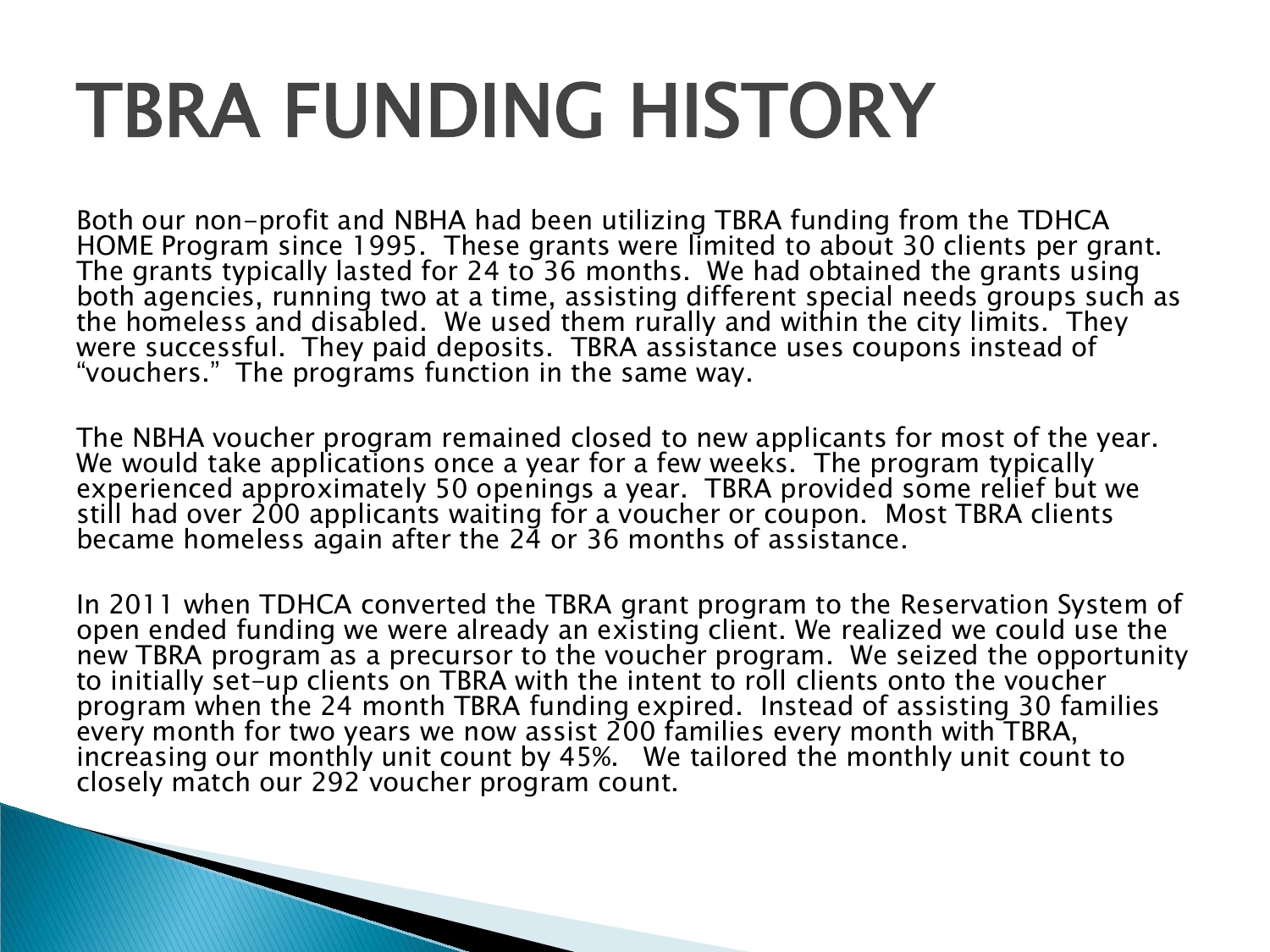## CHALLENGES and ADMINISTRATION

- □ 1. Fill the new TBRA program with 200 clients. Mainstream the program.
- □ 2. Hire and train staff. Establish system to monitor staff performance.
- □ 3. Coordinate with TDHCA and work with them to make changes to the program to accommodate the growth of this idea.
- □ 4. Establish an internal system to track administrative funds and housing funds of approximately 1.2 million annually.
- □ 5. Establish an internal system to move the applicants through a system that funds the landlord within four weeks from lease-up.
- $\Box$  6. We rented a separate office space and moved the program two blocks from the main office of NBHA. Clients responded well to this.
- $\Box$
- □ 7. Linking the TBRA program with the voucher program and tracking the clients as they exit TBRA to ensure they do not become homeless again. TDHCA has graciously increased program participation from 24 months maximum to 5 years if the client is on the waiting list for a voucher. We have regularly scheduled opening of the voucher program waiting list to ensure the clients have applied.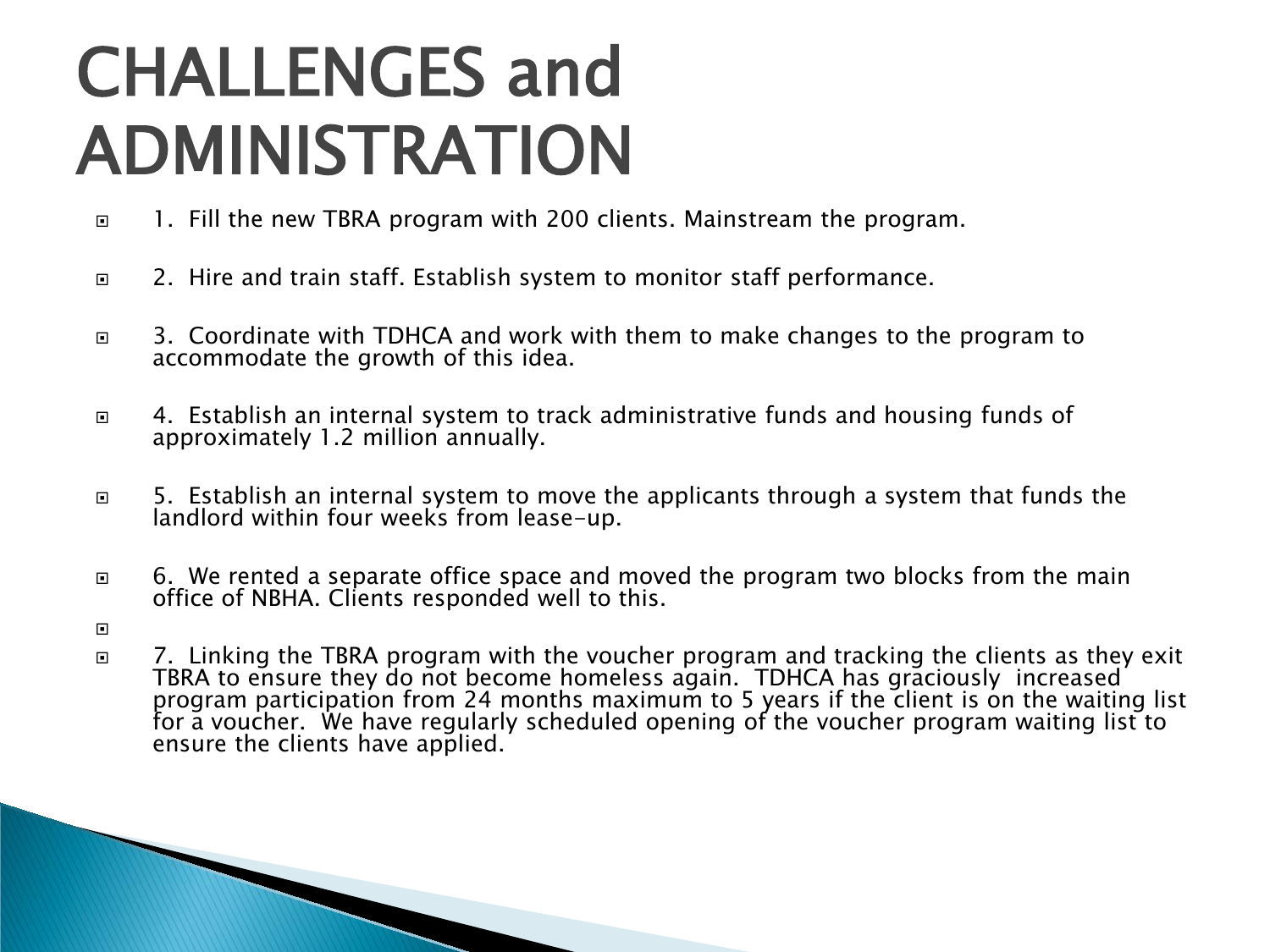## Success: How to Measure It

- We have been able to measure the success of this program one client at a time. Some are able to secure permanent assistance on the voucher<br>program and some are able to move on and reestablish their housing on their own. Every client has a story to tell. A total of 400 clients have been assisted with these funds.
- □ The program is in its third year and has managed to overcome every obstacle and challenge it faced.
- □ Success is being able to not turn clients away because we have no funding with which to help them.

**The Common Seconds**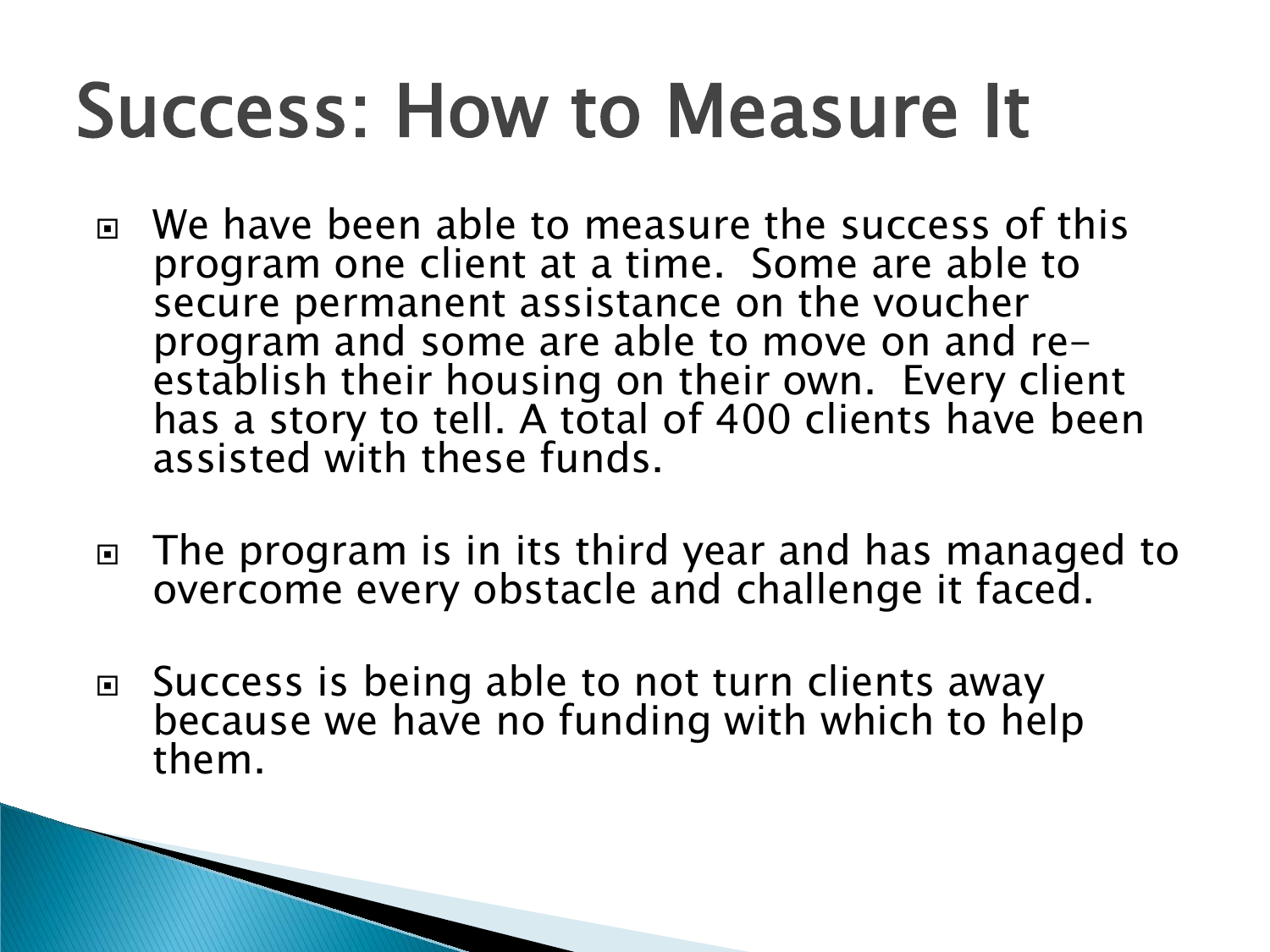

#### **COMMUNITY FOR PERMANENT SUPPORTED HOUSING**

**North Texas Housing for Adults Living with Intellectual and Developmental Disabilities**

#### August 26, 2013

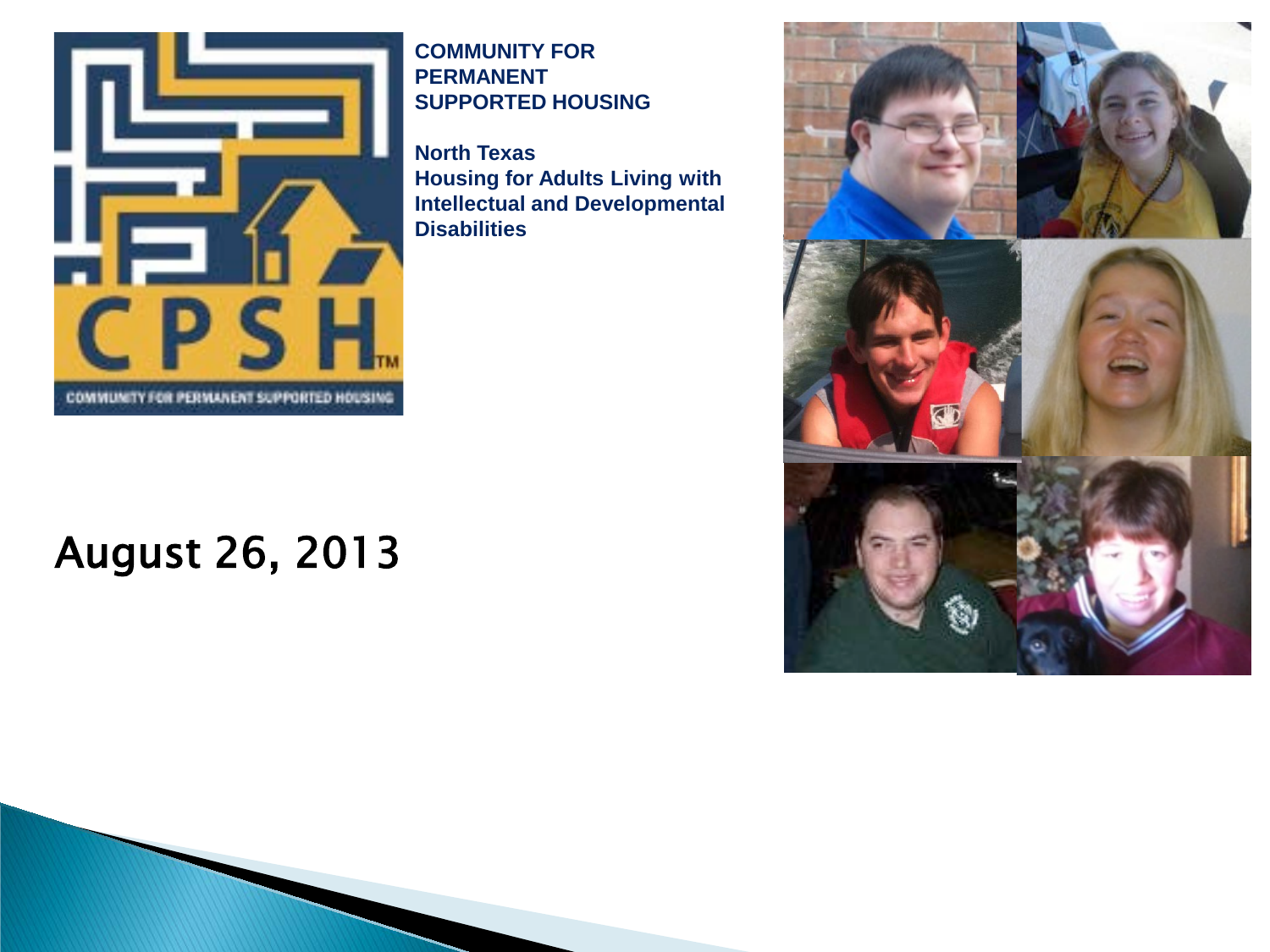## Background

- Two parents of adult children with IDD.
- Couldn't find places for children to live.
- 50 years combined experience in For Profit.
- 25 years combined experience in Not For Profit.
- Reliable, ethical, honest, tenacious, humble, respectful, patient.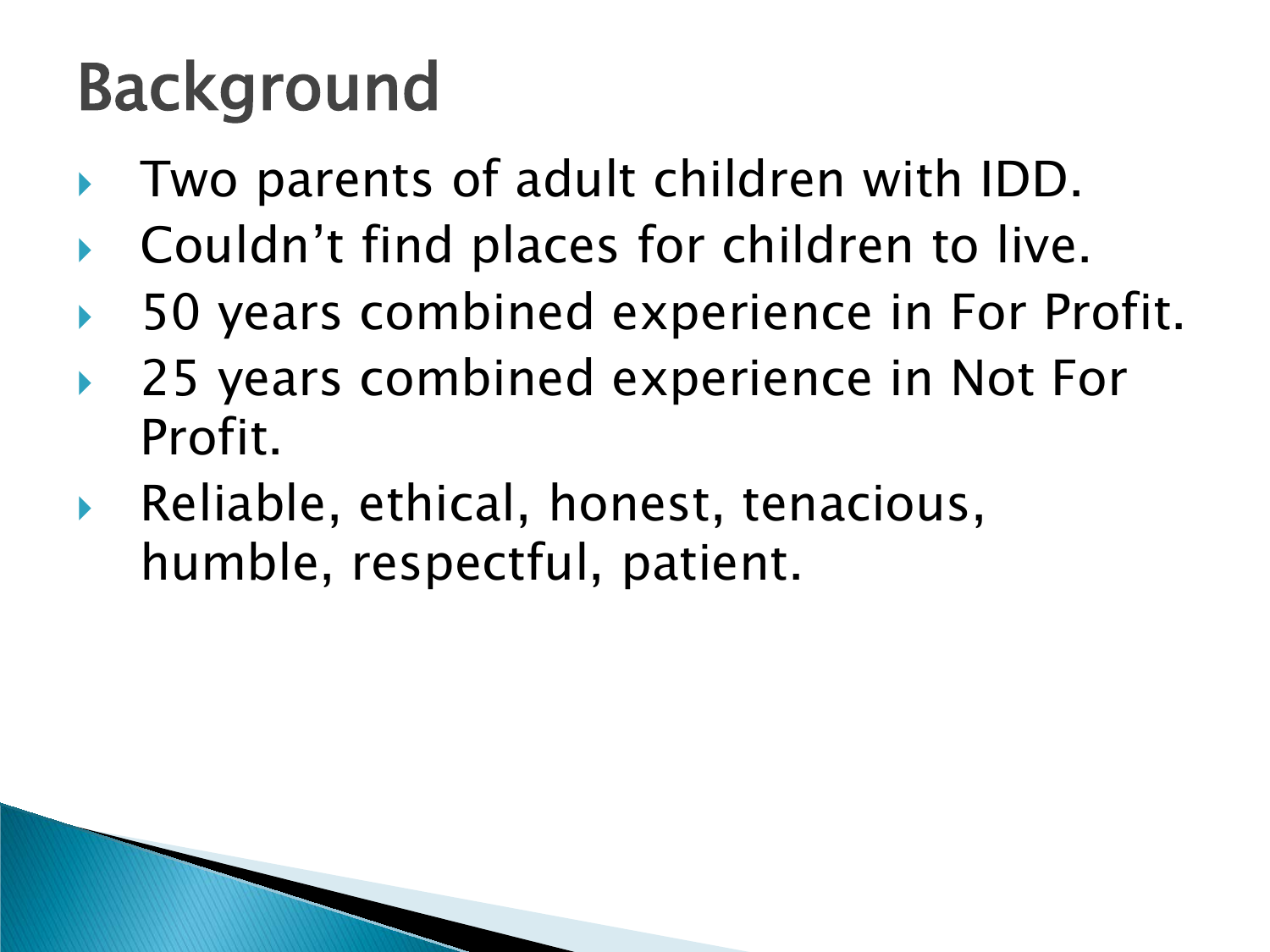### Housing Need in North Texas

#### 24 months of research to determine why and where the housing is (isn't)

There are over 97,000 adults in North Texas that have an intellectual/developmental disability (such as Autism, Down Syndrome and Fragile X) and have at least one independent living difficulty.

The North Texas area has the most concentrated population of people with disabilities in the State of Texas.

In the State of Texas there are enough beds for less that  $3\%$  of this population.

The caregivers (mostly parents) are aging. Twenty percent are  $60+$  years old. Thirty-five percent are 41-59 years old.

It is virtually impossible for people with disabilities receiving Federal and State funding to obtain decent, safe, affordable, and accessible housing in the community.

The likelihood for potential homelessness of these adults as their parent s are no longer able to care for them increases daily.

#### Ongoing effort to determine what families want in housing options

Four question survey; over 1300 responses across Texas 35% neighborhood homes, 35% apartments/assisted living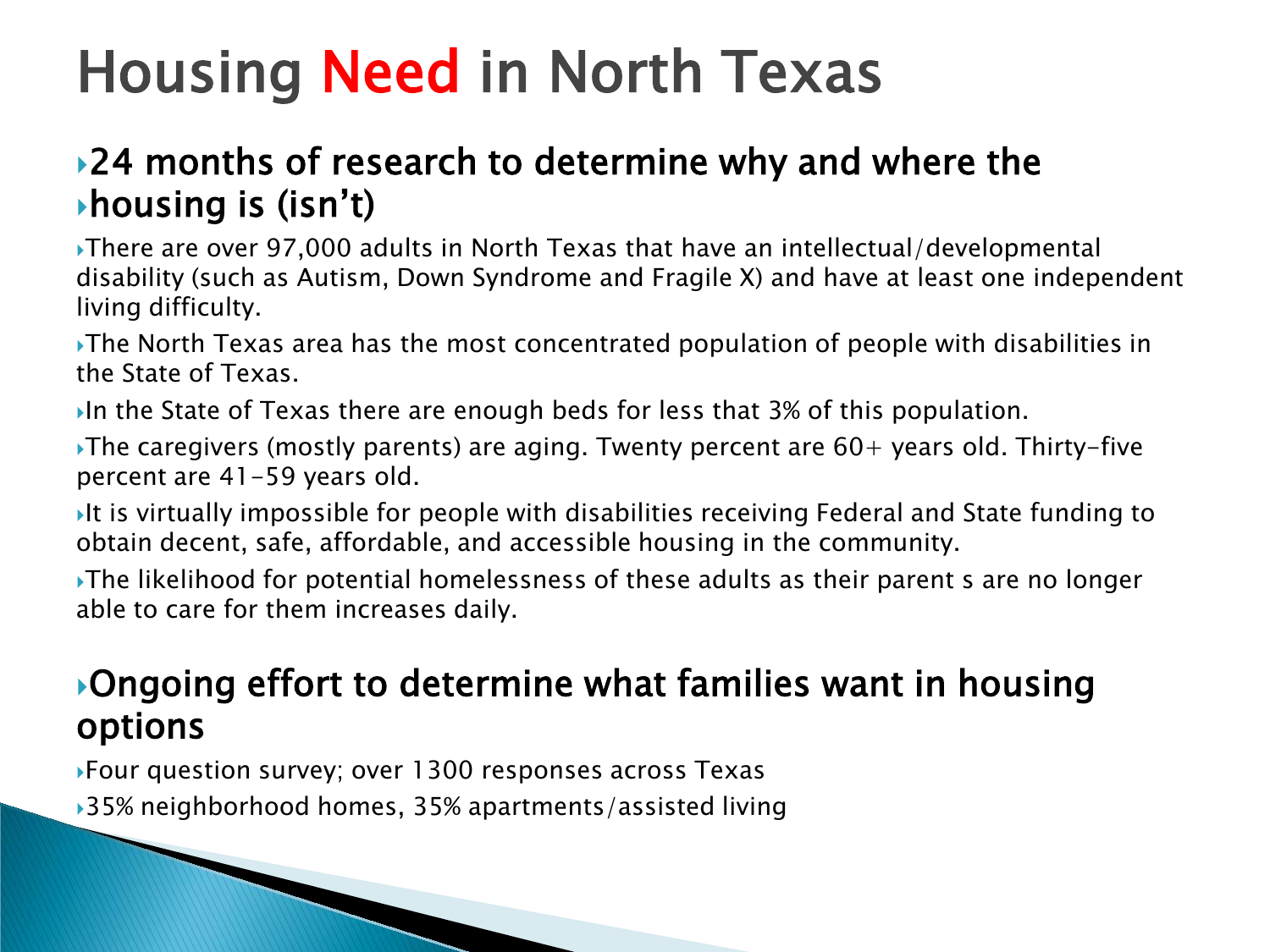## Tenants of CPSH

- $\triangleright$  Neutral to government, service providers
- Focus on future homelessness
- Affordable  $\neq$  low quality of life
- Housing must be clean and safe
- Respect housing preferences; they are unique to each individual
- Respect cultures and current living environments
- People with IDD want friends more than money
- Speak the truth: future homeless
- Educate
- Patience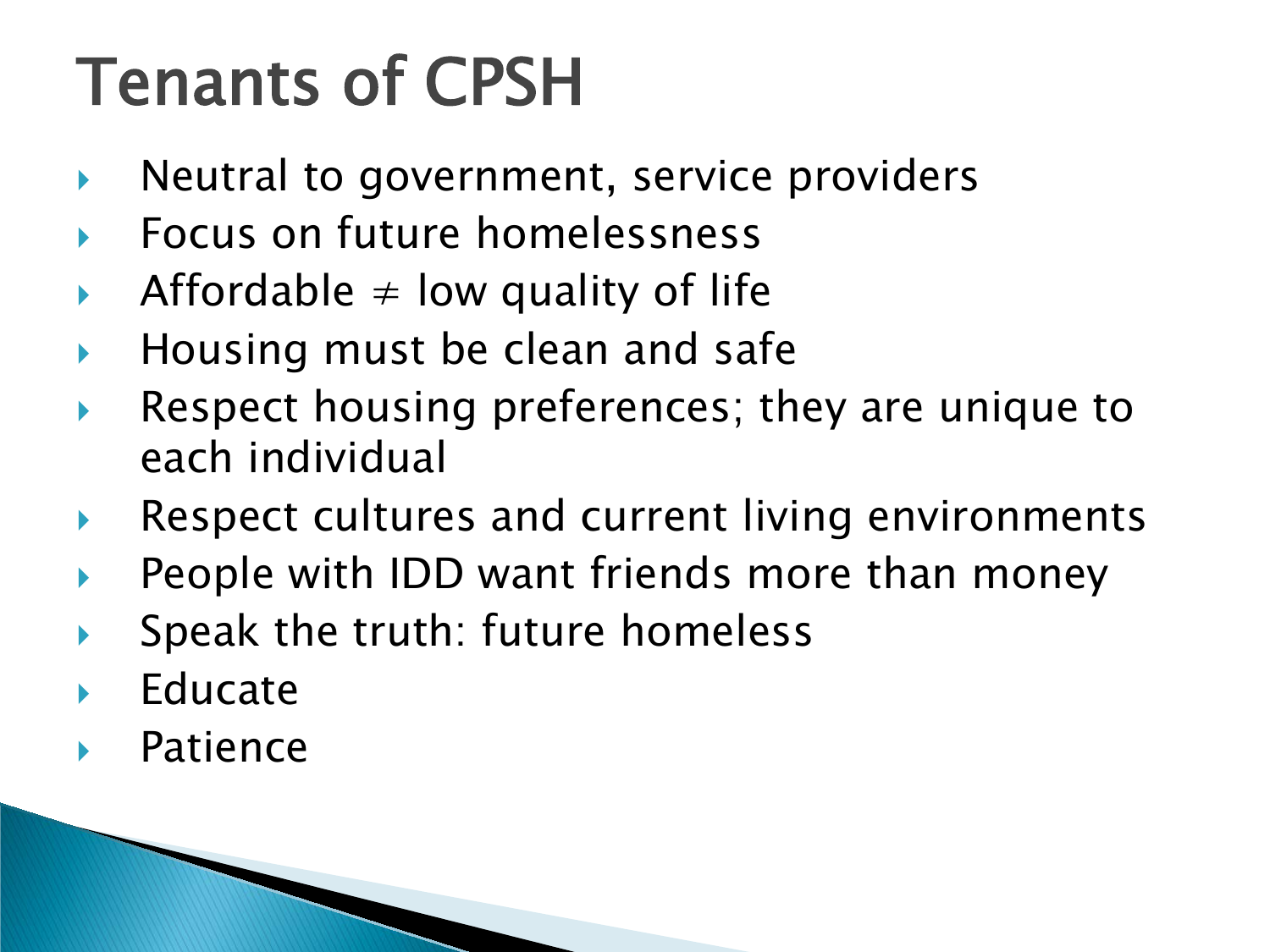## Partners (ongoing)

- Dallas Housing Authority
- Apartment Association of Greater Dallas
- Medicaid Waiver Service Providers
- Tulipwood Foundation
- Vickie McClurg, Private Label Realty
- Texas Department of Aging and Disability Services
- North Texas Fair Housing Center
- Faith Inclusion Network of Dallas (FIND)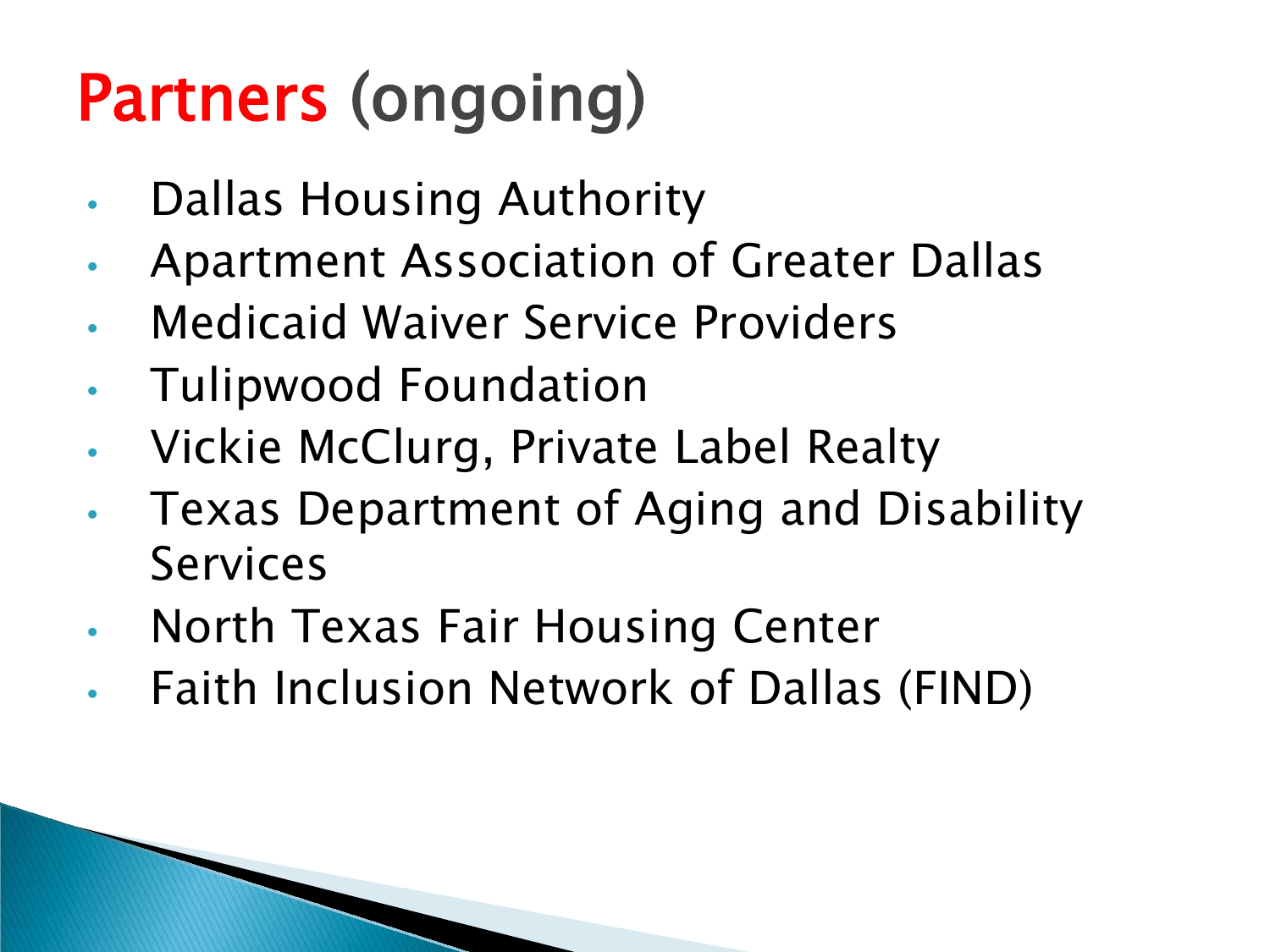#### Process to Address Need

**Lack of housing is community issue and will require the community to** come together to solve.

Increase awareness of housing need.

Give families what they want.

Create strategy for mission: what, why, who, when, where, how. Where and How: focus on partners that will fill our experience gaps. Use networks to identify potential partners. Build relationships and learn their priorities, strengths and worries. Negotiate partnerships. highlighting their emotional, financial, and control needs. Always work toward "yes." Be patient.  $\Box$ Be flexible.

Communicate. Respond. Meet commitments. Ask for feedback.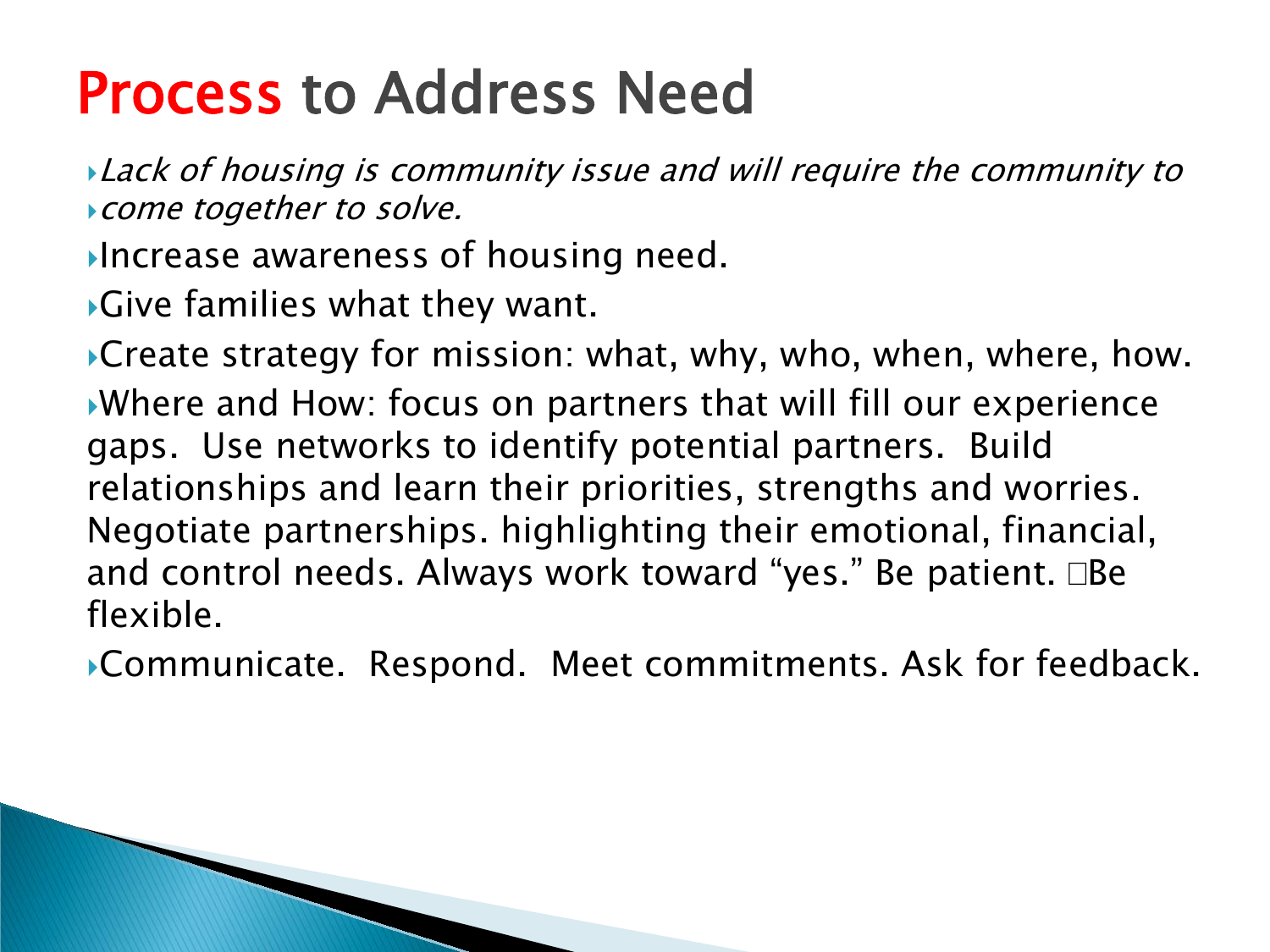### Challenges in meeting goals

- $\triangleright$  Many families are not planning for the housing needs of their family member with IDD.
- ▶ Community not aware of housing needs of this population. Discrimination still exists.
- ▶ IDD population is not considered in North Texas planning.
- $\triangleright$  Insufficient funds are available to address supported housing needs for people with IDD as their caregivers age and are no longer able to care for them.
- $\blacktriangleright$  Huge private donations made to national charities. Very little money comes back to Texas.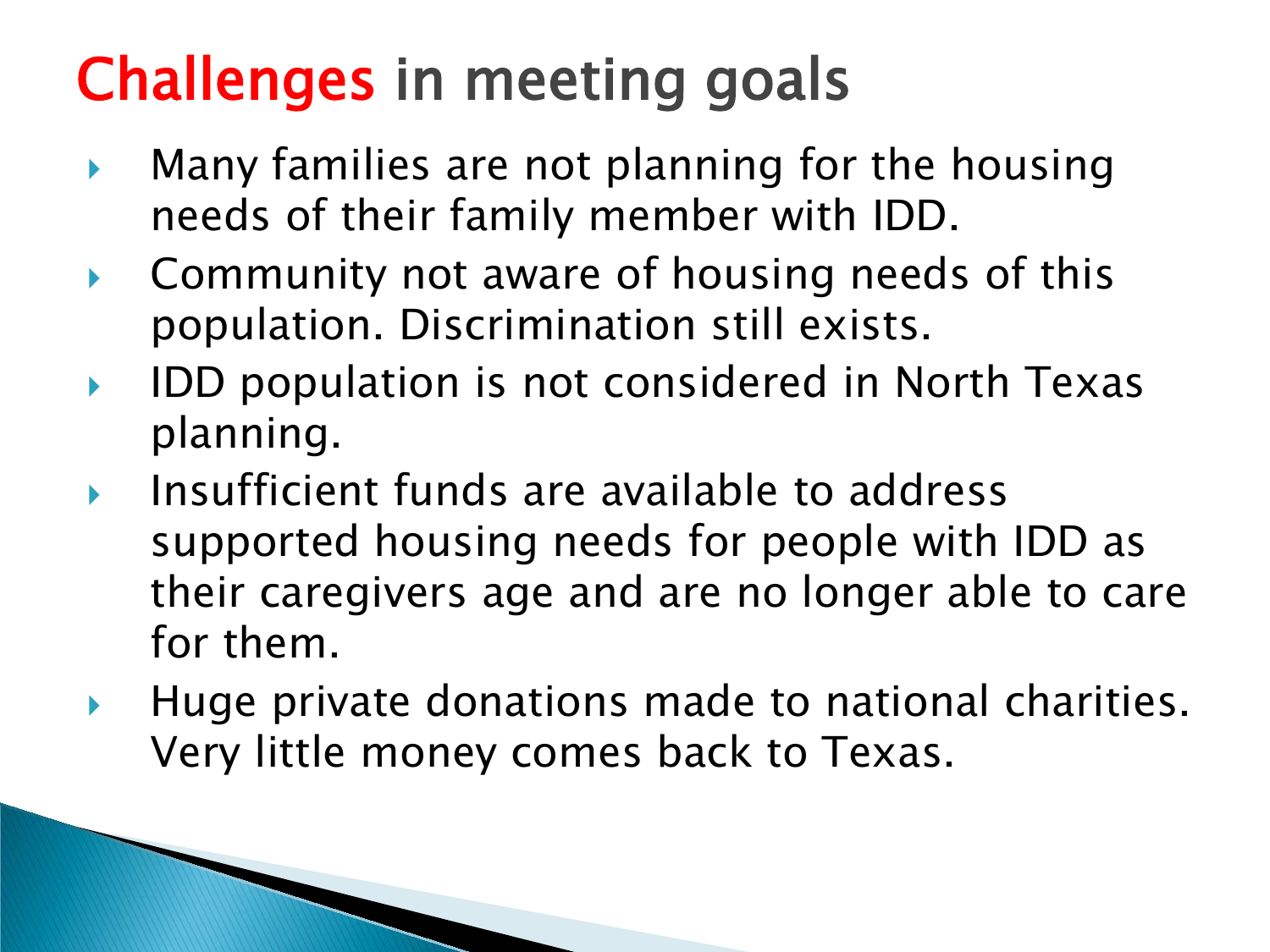## Successes in providing housing

- Define what is needed: safe, clean, affordable, permanent, enriched housing.
- Engage families and communities.
- 1st RPF HUD 811 awarded 15 PBVs 2Q13.
- 2nd RPF HUD 811 to award 35 PBVs 4Q13.
- 1st Shared Housing RFP 4Q13.
- Home renovation collaboration announced.
- Grant submitted for renovation funding for one home.
- Announced Continue the Care.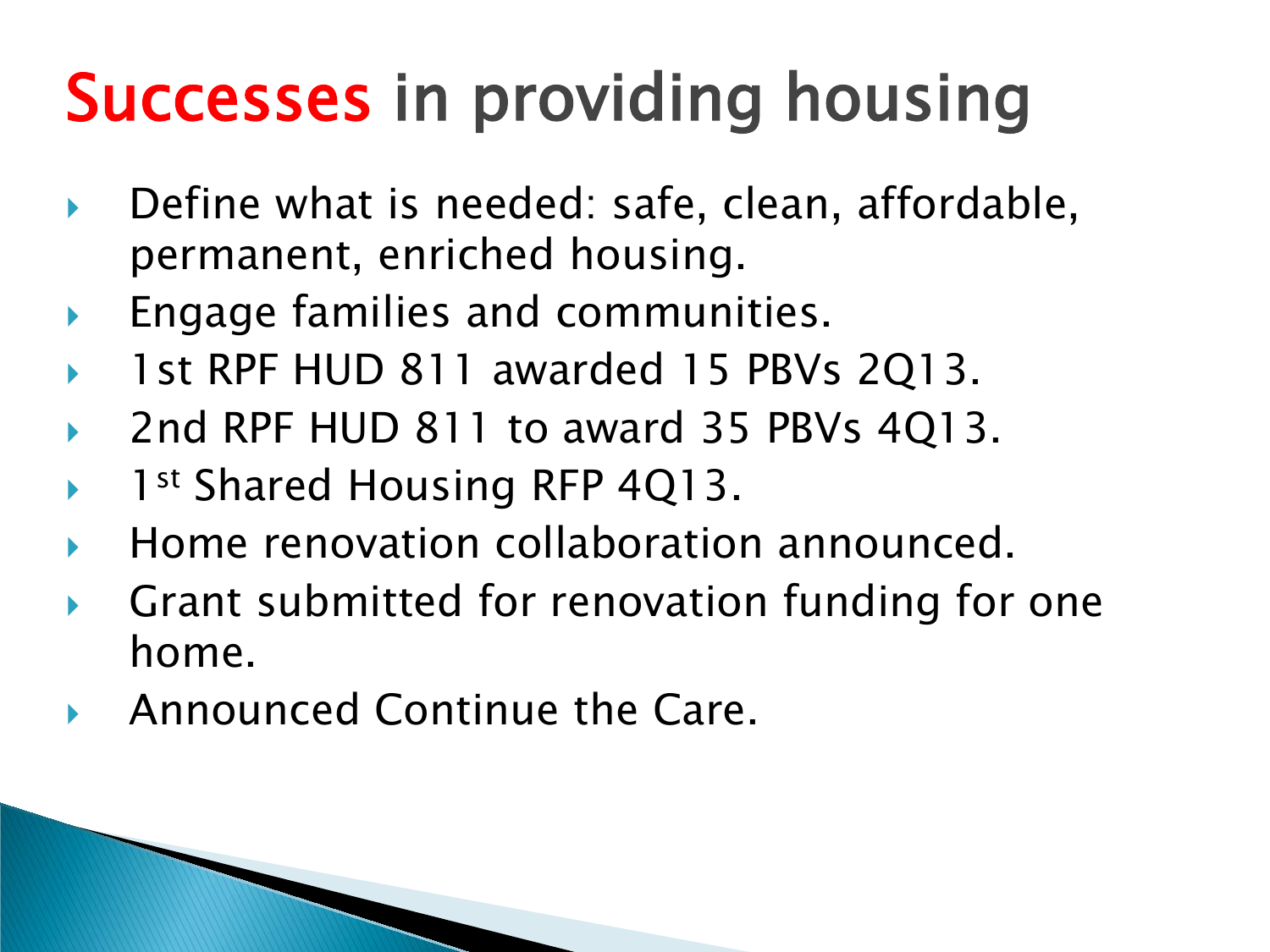#### **In Summary…**

**The Comment of Comment Comment Comment Comment Comment Comment Comment Comment Comment Comment Comment Comment** 

- The **challenge** creating housing is not just the challenge of CPSH; it **belongs to all of us**. The solution requires action on many fronts by many players.
- This **social problem** is rooted in **behaviors, norms, social structures, and policies** that no one organization can hope to change working alone.
- **What will you do to bring about change? CPSH needs you, your talents and resources to meet this Mission.**